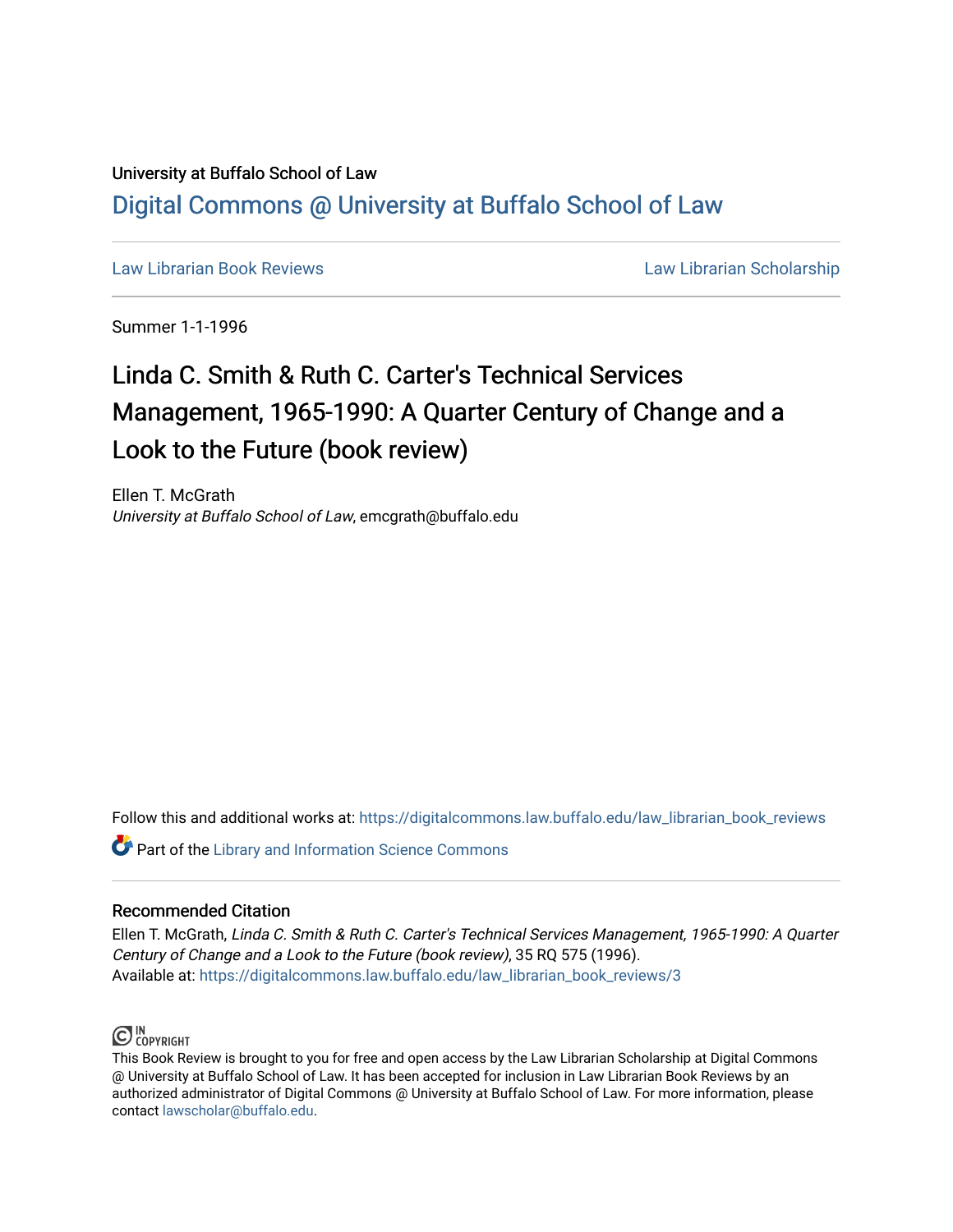*Technical Services Management, 1965- 1990: A Qµarter Century of Change and a Look to the Future.* Ed. by Linda C. Smith and Ruth C. Carter. New York: Haworth, 1996. 370p. \$39.95 (ISBN 1- 56024-960-9).

I thoroughly enjoyed reading this festschrift written in honor of Kathryn Luther Henderson. The book is composed of twenty essays, authored by her students and colleagues. In the introduction, the editors express the purpose of the essays, which is to "suggest directions for the future as well as document the past," and this work does fulfill these goals, though perhaps the latter slightly better than the former.

The essays are categorized in nine parts with general titles: Trends in Technical Services, Acquisitions and Collection Development, Catalogs, Cataloging, Subject Access, Indexing, Preservation, Education and Professional Development, and Future. Each of the essays is well researched and well written. The reader can sense each author's passionate commitment to his or her area of specialty. As with many such review works, the bibliographical references at the close of each essay are extremely rich, and the existence of the index adds to the value of this work.

There is a definite emphasis on cataloging that understandably reflects Henderson's focus in her teaching and research. I must admit I was surprised to see only one essay on acquisitions. There were two essays on indexing, with a fair amount of overlap between the two. For the most part, the essays are broad in their approach to the particular topic, though a few are almost too specific. Examples of these narrow topics are an essay on the treatment of "institutions" during the 1949 ALA catalog code revision, on the Dewey Decimal Classification, and on post-war developments in indexing in Great Britain. While each provided inter